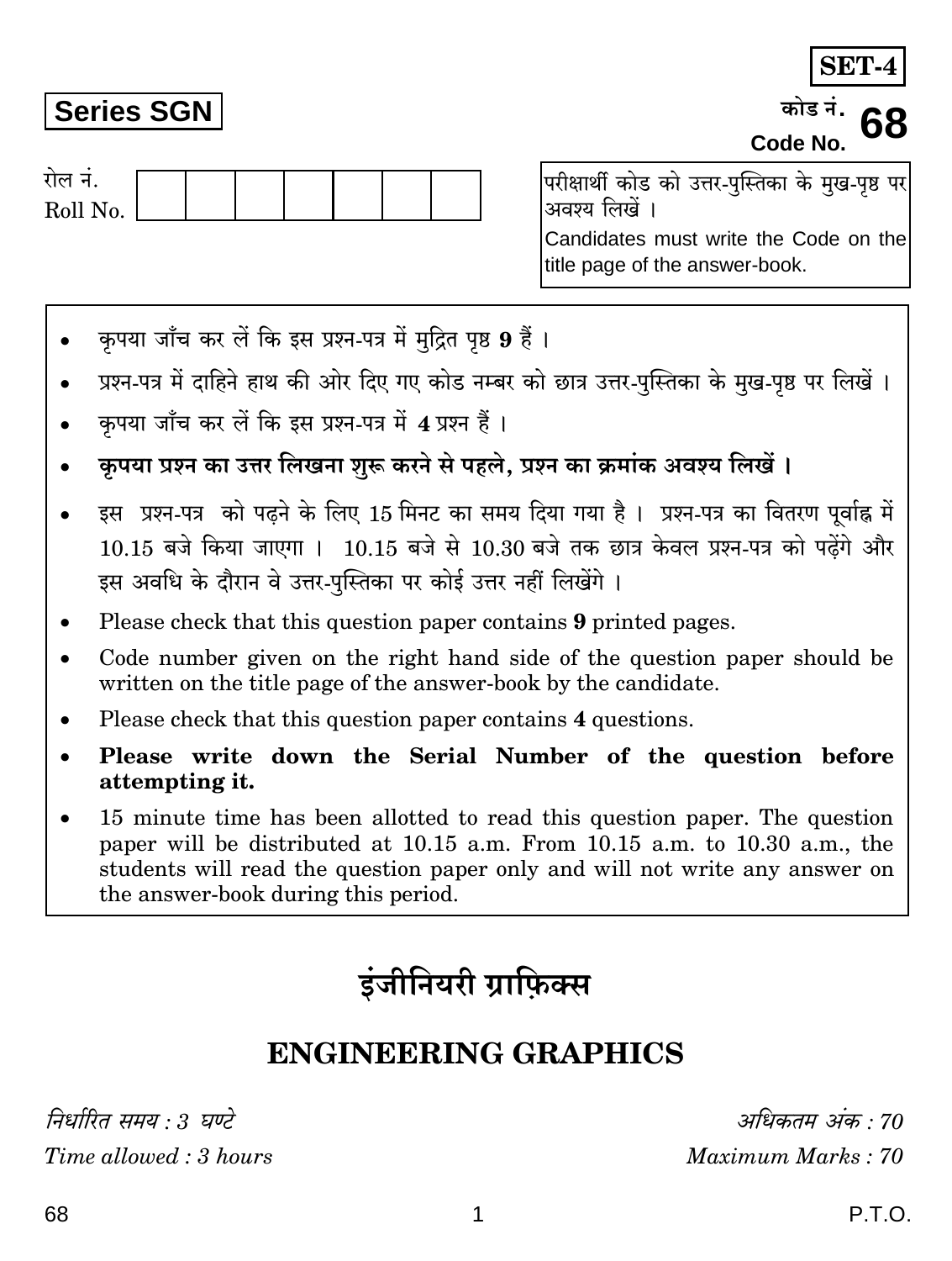### मामान्य निर्देश :

- मभी पश्नों के उत्तर तीजिए ।  $(i)$
- यदि आवश्यक हो. तो डाइंग शीट के दोनों पक्षों का प्रयोग करें ।  $(ii)$
- सभी परिमाप मिलीमीटर में हैं ।  $(iii)$
- यदि कोई पैमाइश अनुपस्थित और असंगत हो. तो उसके लिए उपयुक्त मान की कल्पना की  $(iv)$ जाए ।
- एस.पी. 46 : 2003 संशोधित कोड (प्रक्षेपण के प्रथम कोण विधि के साथ) का पालन करें ।  $(v)$
- प्रश्न 2 के किसी भी दृश्य (प्रक्षेप) में छिपे किनारों अथवा रेखाओं को न दिखाएँ ।  $(vi)$
- प्रश्न 4 के अछेदित दुश्यों (प्रक्षेपों) में छिपे किनारे अथवा रेखाओं को दिखाएँ ।  $(vii)$
- (viii) प्रश्नों के अनुसार अपने जवाब दें ।

#### **General Instructions:**

- $(i)$ Attempt **all** the questions.
- Use both sides of the drawing sheet, if necessary.  $(ii)$
- $(iii)$ **All** dimensions are in millimetres.
- Missing and mismatching dimensions, if any, may be suitably assumed.  $(iv)$
- Follow the SP 46:2003 revised codes (with first angle method of  $(v)$ *projection*).
- In question 2, no views of hidden edges or lines are required.  $(vi)$
- $(vii)$ In question 4, hidden edges or lines are to be shown in views without section.
- $(viii)$ Give your answers according to questions.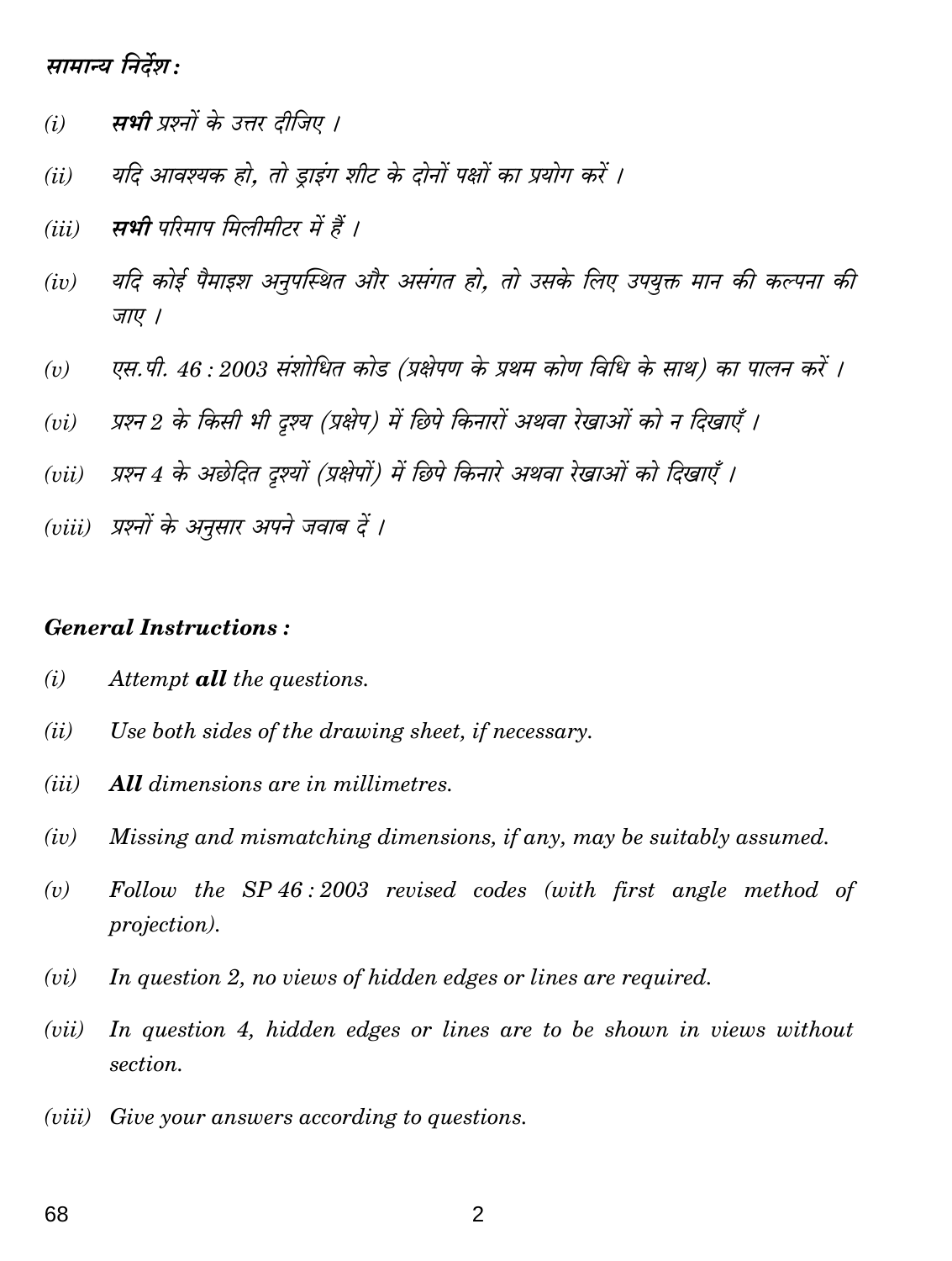- निम्नलिखित बहविकल्पीय प्रश्नों के उत्तर दीजिए । सही विकल्प अपनी ड्राइंग शीट पर 1. आलेखित कीजिए ।  $1 \times 5 = 5$ 
	- एक कटे हुए पिरामिड का निचला भाग कहलाता है  $(i)$ 
		- (अ) प्रिज़्म
		- $(\overline{\mathsf{q}})$ छिन्नक
		- (स) घन
		- $(5)$  शंक
	- एक सिंगल रिवेटेड लैप ज्वॉइन्ट में, प्लेटें जुड़ी होती हैं  $(ii)$ 
		- (अ) एक-दुसरे के सिरों के संयोग से
		- (ब) एक-दूसरे को ढकते हुए
		- (स) एक-दुसरे से कोण बनाते हुए
		- (द) एक-दूसरे से 10 मिमी की दूरी पर रखते हुए
	- किस विशेष प्रकार की संक-की वृत्ताकार डिस्क के खंड की तरह दिखाई देती है ?  $(iii)$ 
		- (अ) वुडरफ की
		- (ब) फैदर की
		- (स) गिब हेड की
		- (द) आयताकार टेपर की
	- निम्नलिखित में से कौन-सा पुर्ज़ा अनप्रोटेक्टेड फ्लैंज कप्लिंग का भाग नहीं है ?  $(iv)$ 
		- (अ) गैस्केट
		- $(\overline{\mathsf{q}})$ शाफ़्ट
		- (स) चाबी
		- (द) फ्लैंज
	- एक सॉलिड कास्ट आयरन पुली में रिम पर क्राउनिंग करने का क्या प्रयोजन होता है ?  $(v)$ 
		- (अ) बेल्ट को रिम से फिसलाने के लिए
		- (ब) शाफ़्ट को रिम से जोडने के लिए
		- (स) रिम को चिकना करने के लिए
		- (द) बेल्ट को रिम के बीचोंबीच रखने के लिए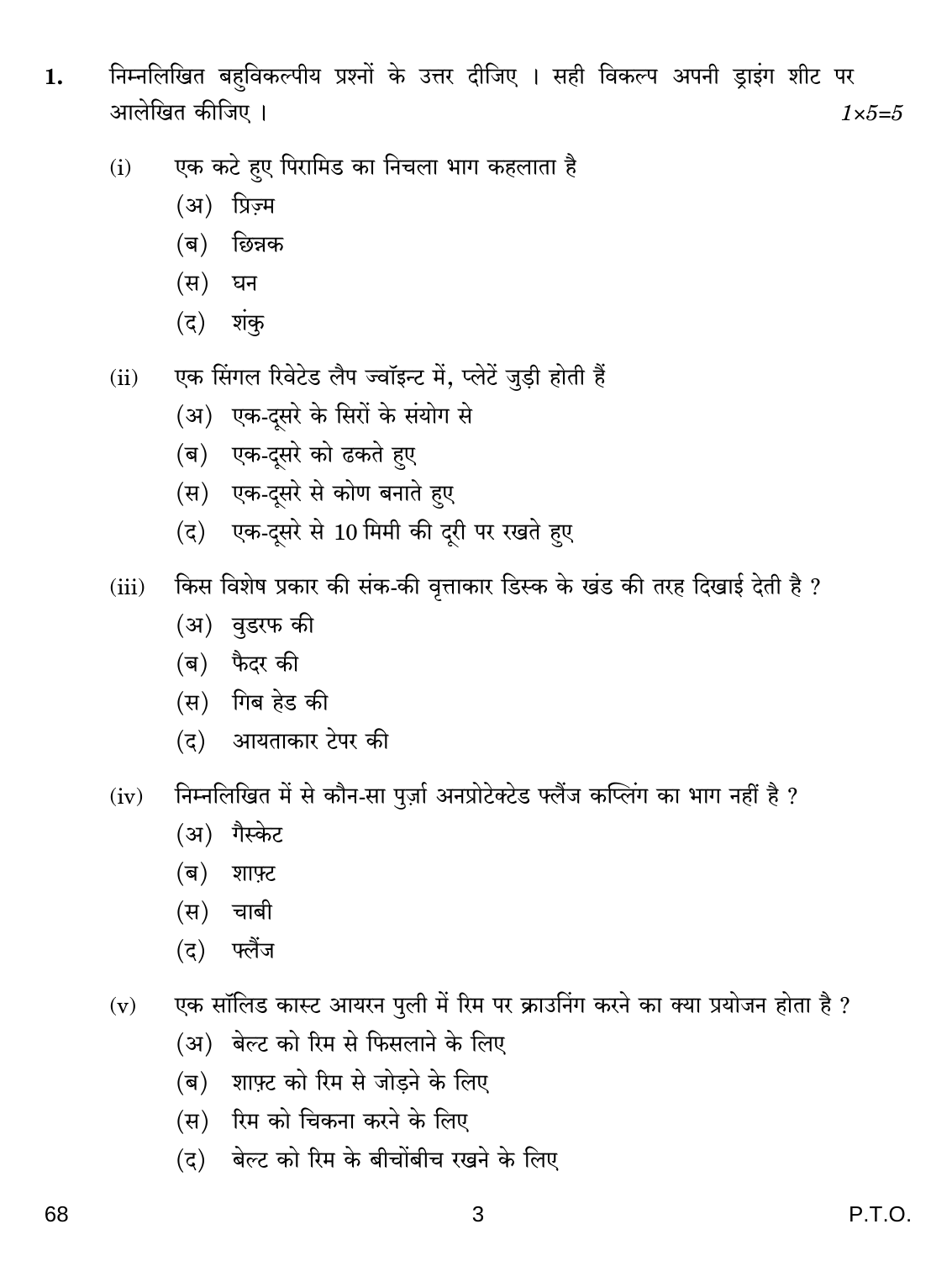Answer the following Multiple Choice Questions. Print the correct choice on your drawing sheet.

- (i) The truncated lower portion of a pyramid is called
	- (a) Prism
	- (b) Frustum
	- (c) Cube
	- (d) Cone
- (ii) In a single riveted lap joint, the plates to be joined are
	- (a) In contact with each other at the ends
	- (b) Overlapping each other
	- (c) Inclined to each other
	- (d) Kept at a distance of 10 mm from each other
- (iii) Which special type of Sunk key looks like a segment of a circular disc ?
	- (a) Woodruff key
	- (b) Feather key
	- (c) Gib head key
	- (d) Rectangular taper key
- (iv) Which of the following is not a part of an unprotected flange coupling ?
	- (a) Gasket
	- (b) Shaft
	- (c) Sunk key
	- (d) Flange
- (v) What is the purpose of crowning on the rim of a solid cast iron pulley ?
	- (a) To make the belt slip off the rim
	- (b) To join the shaft with the rim
	- (c) To lubricate the rim
	- (d) To keep the belt in the middle of the rim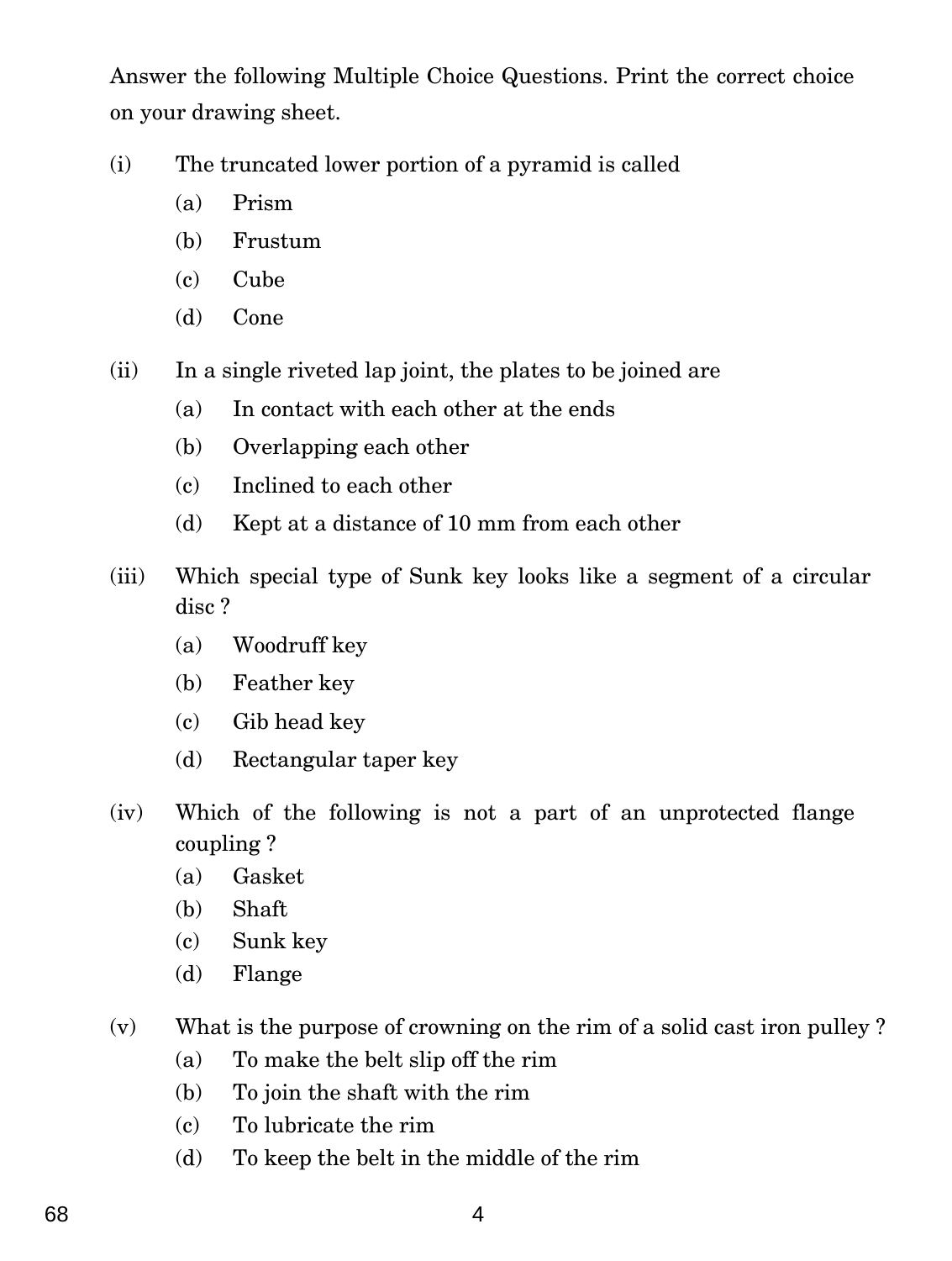- एक समपरिमाण पैमाने को बनाइए ।  $(i)$  $\overline{2}$ .
	- एक सीधा त्रिकोणीय पिरामिड (आधार भुजा 40 मिमी तथा अक्षीय ऊँचाई 60 मिमी)  $(ii)$ अपने आधार की ओर से एच.पी. पर स्थित है। इसकी एक आधार भूजा वी.पी. के लम्बवत है। इसका एक समपरिमाण प्रक्षेप बनाइए। अक्ष को दिखाइए और देखने की दिशा का संकेत दीजिए । सभी आयाम दीजिए ।
	- एक गोले (व्यास 50 मिमी) को एक षडभुजाकार प्रिज़्म (आधार भूजा 30 मिमी और  $(iii)$ ऊँचाई 40 मिमी) के षडभुजाकार फलक के ऊपर, बीचोंबीच रखा गया है। प्रिज़्म की दो आधार भूजाएँ वी.पी. के समानांतर हैं । सामान्य अक्ष एच.पी. पर लम्बवत् है । ठोसों के संयोजन का समपरिमाण प्रक्षेप बनाइए । सामान्य अक्ष दिखाइए तथा देखने की दिशा का संकेत दीजिए । सभी आयाम दीजिए ।
	- $(i)$ Construct an isometric scale.
	- $(ii)$ A vertical triangular pyramid (base edge 40 mm and axial height 60 mm) is resting on its base on H.P. One of its base edges is perpendicular to V.P. Draw its isometric projection. Show the axis and indicate the direction of viewing. Give all dimensions.
	- A sphere (diameter 50 mm) is placed centrally on the top  $(iii)$ hexagonal face of a hexagonal prism (base edge 30 mm and height 40 mm). Two base edges of the prism are parallel to V.P. The common axis is perpendicular to H.P. Draw the isometric projection of the combination of solids. Show the common axis and indicate the direction of viewing. Give all dimensions.
- बढ़ी हई पिच को 50 मिमी लेते हुए, 1 : 1 की मापनी में एक बी.एस.डब्ल्यू. थ्रेड 3.  $(i)$ (B.S.W. Thread) का मानक प्रोफाइल बनाइए । मानक आयाम दीजिए ।

#### अथवा

अक्ष को ऊर्ध्वाधर रखते हुए, 1:1 की मापनी में, 25 मिमी व्यास के एक वर्गाकार हेडेड बोल्ट (Square Headed Bolt) का सम्मुख दृश्य और पार्श्व दृश्य बनाइए । मानक आयाम दीजिए ।

अक्ष को ऊर्ध्वाधर रखते हुए, M20 माप वाले, ग्रब स्क्रू (Grub Screw) का  $(ii)$ सम्मुख दृश्य और ऊपरी दृश्य मुक्तहस्त बनाइए । मानक आयाम दीजिए ।

#### अथवा

5

अक्ष को ऊर्ध्वाधर रखते हुए, 25 मिमी व्यास के एक फ्लैट हेड रिवेट (Flat Head Rivet) का सम्मुख दृश्य और ऊपरी दृश्य मुक्तहस्त बनाइए । मानक आयाम दीजिए ।

8

5

 $\overline{7}$ 

13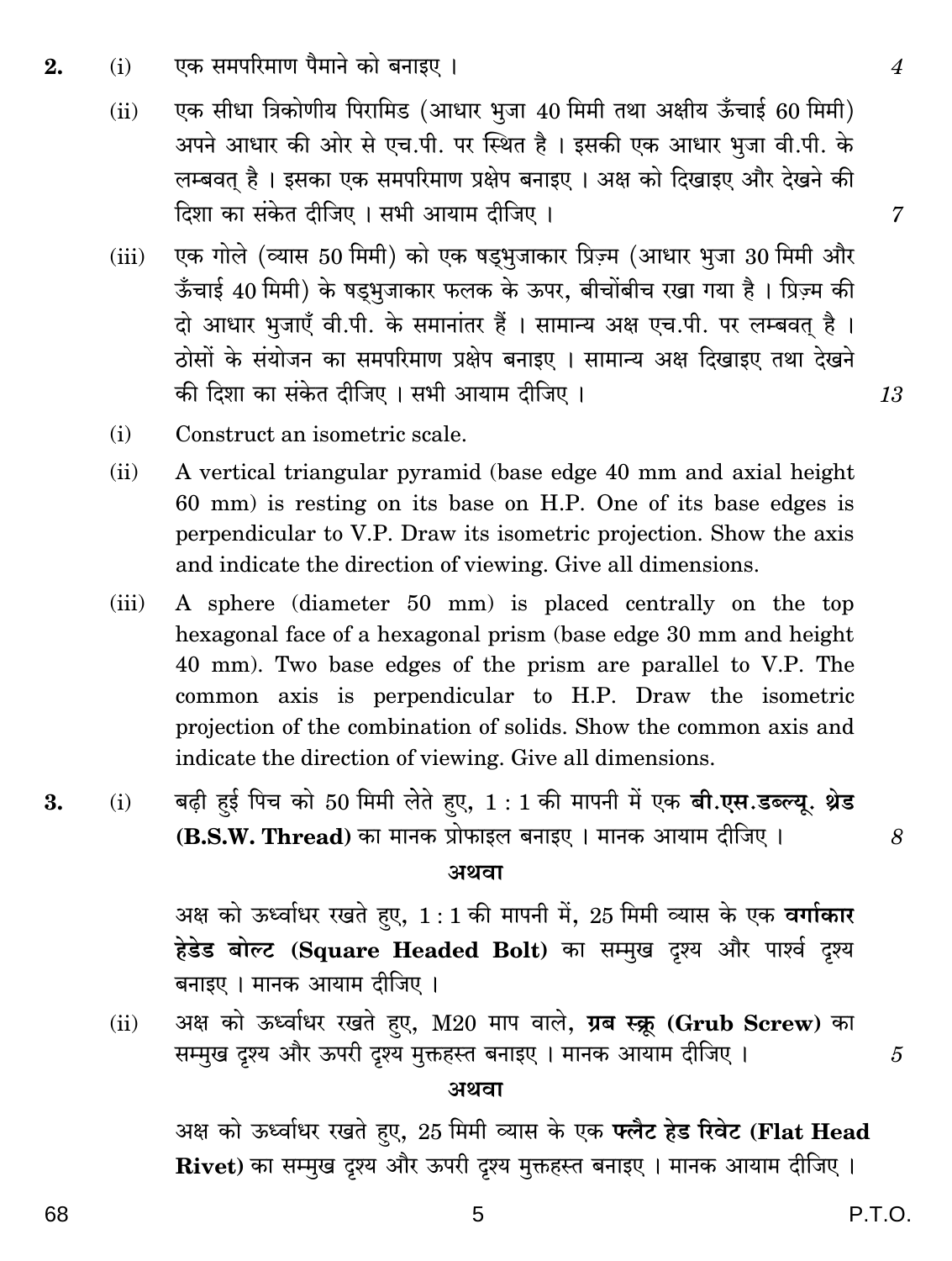$(i)$ Draw to scale  $1:1$ , the standard profile of a **B.S.W. Thread**, taking enlarged pitch as 50 mm. Give standard dimensions.

### **OR**

Draw to scale  $1:1$ , the front view and side view of a **Square Headed Bolt** of diameter 25 mm, keeping the axis vertical. Give standard dimensions.

Sketch freehand the front view and top view of a Grub Screw of  $(ii)$ size M20, keeping the axis vertical. Give standard dimensions.

#### **OR**

Sketch freehand the front view and top view of a **Flat Head Rivet** of diameter 25 mm, keeping the axis vertical. Give standard dimensions.

चित्र-1 में एक सॉकेट और स्पिगॉट कॉटर ज्वॉइन्ट (Socket and Spigot Cotter  $\overline{4}$ . Joint) के पूर्जों का विवरण दिखाया गया है। इन पुर्ज़ों को ठीक से एकत्र करके,  $1:1$  की मापनी में इनके निम्नलिखित दृश्यों को बनाइए ।

ऊपरी अर्ध-काट सहित, सम्मुख दृश्य ।  $(i)$ 14

8

6

(ii) बायीं ओर से देखते हए, पार्श्व दृश्य ।

शीर्षक तथा प्रयुक्त मापनी आलेखित कीजिए । प्रक्षेप चिह्न बनाइए । छह महत्त्वपूर्ण विमाएँ दीजिए ।

Figure-1 shows the details of parts of a Socket and Spigot Cotter **Joint.** Assemble these parts correctly and then draw the following views using scale  $1:1$ .

- Front view, upper half in section.  $(i)$
- Side view, looking from the left.  $(ii)$

Print the title and scale used. Draw the projection symbol. Give 6 important dimensions.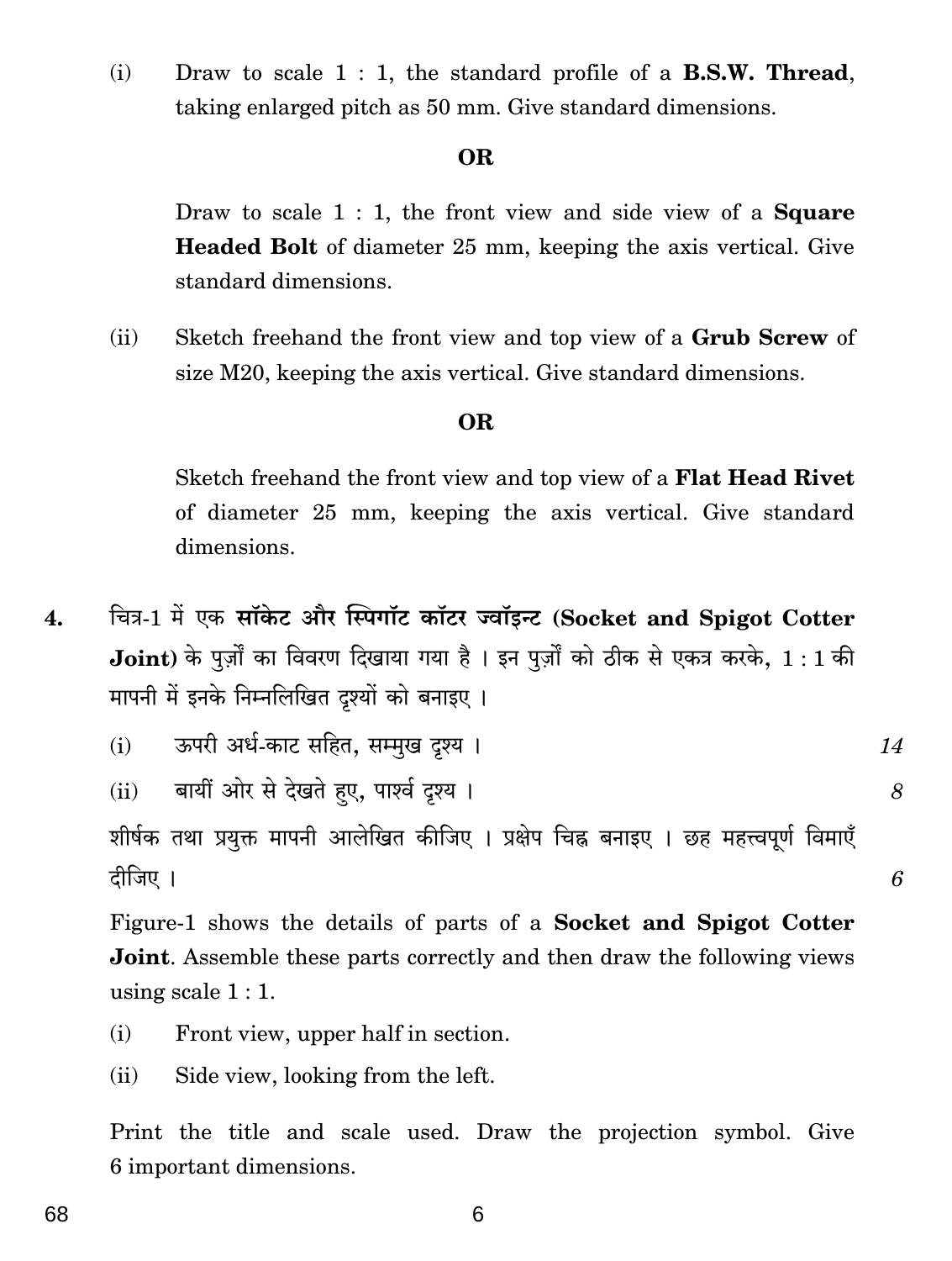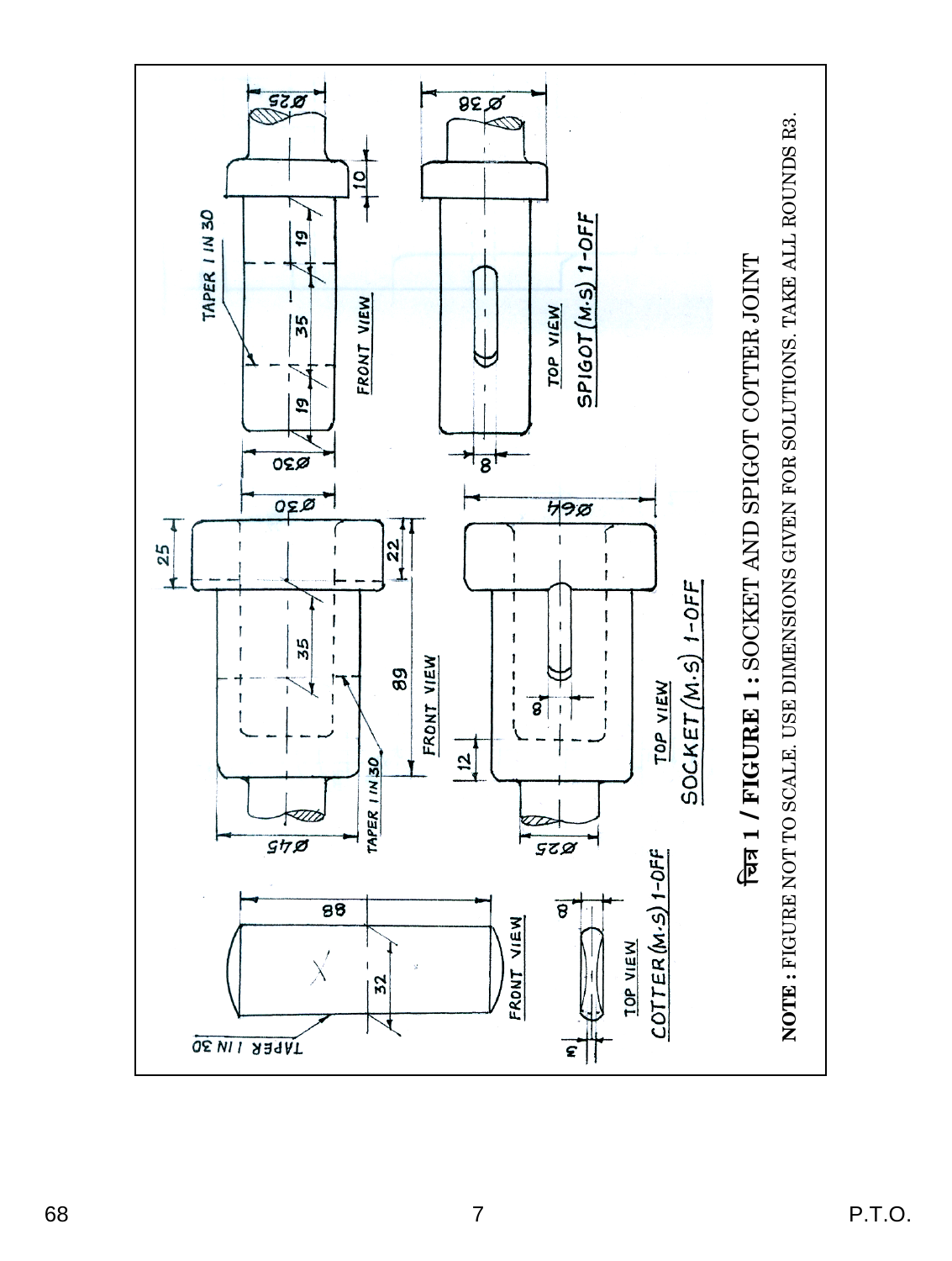#### अथवा/OR

चित्र-2 में एक बुशुड बियरिंग (Bushed Bearing) के संग्रहित दृश्य को दिखाया गया है। इसके पूर्जों को ठीक से अलग करके, इसके निम्नलिखित पूर्जों के दृश्यों को 1:1 की मापनी में बनाइए । एच.पी. और वी.पी., दोनों के संबंध में दी गई बॉडी और बुश, दोनों की स्थिति वही रखिए ।

| (i)  | बॉडी $(Body)$ :                          |                  |
|------|------------------------------------------|------------------|
|      | (अ)  बायाँ अर्ध-काट सहित, सम्मुख दृश्य । | 8                |
|      | (ब) ऊपरी दृश्य ।                         | 7                |
| (ii) | बुश $(Bush)$ :                           |                  |
|      | (अ)   पूर्ण काट सहित, सम्मुख दृश्य ।     | $\boldsymbol{4}$ |
|      | ऊपरी दृश्य ।<br>(ब)                      | 3                |
|      |                                          |                  |

दोनों के शीर्षक तथा प्रयुक्त मापनी आलेखित कीजिए । प्रक्षेप चिह्न बनाइए । 6 महत्त्वपूर्ण विमाएँ दीजिए ।

6

Figure-2, shows the assembly of a **Bushed Bearing**. Disassemble the parts correctly and then draw to scale  $1:1$  the following views of the following components. Keep the same position of both, Body and Bush, with respect to H.P. and V.P.

 $(i)$ Body:

- $(a)$ Front view, left half in section.
- Top view. (b)

 $(ii)$ Bush:

- Full sectional front view.  $(a)$
- (b) Top view.

Print the titles of both and scale used. Draw the projection symbol. Give 6 important dimensions.